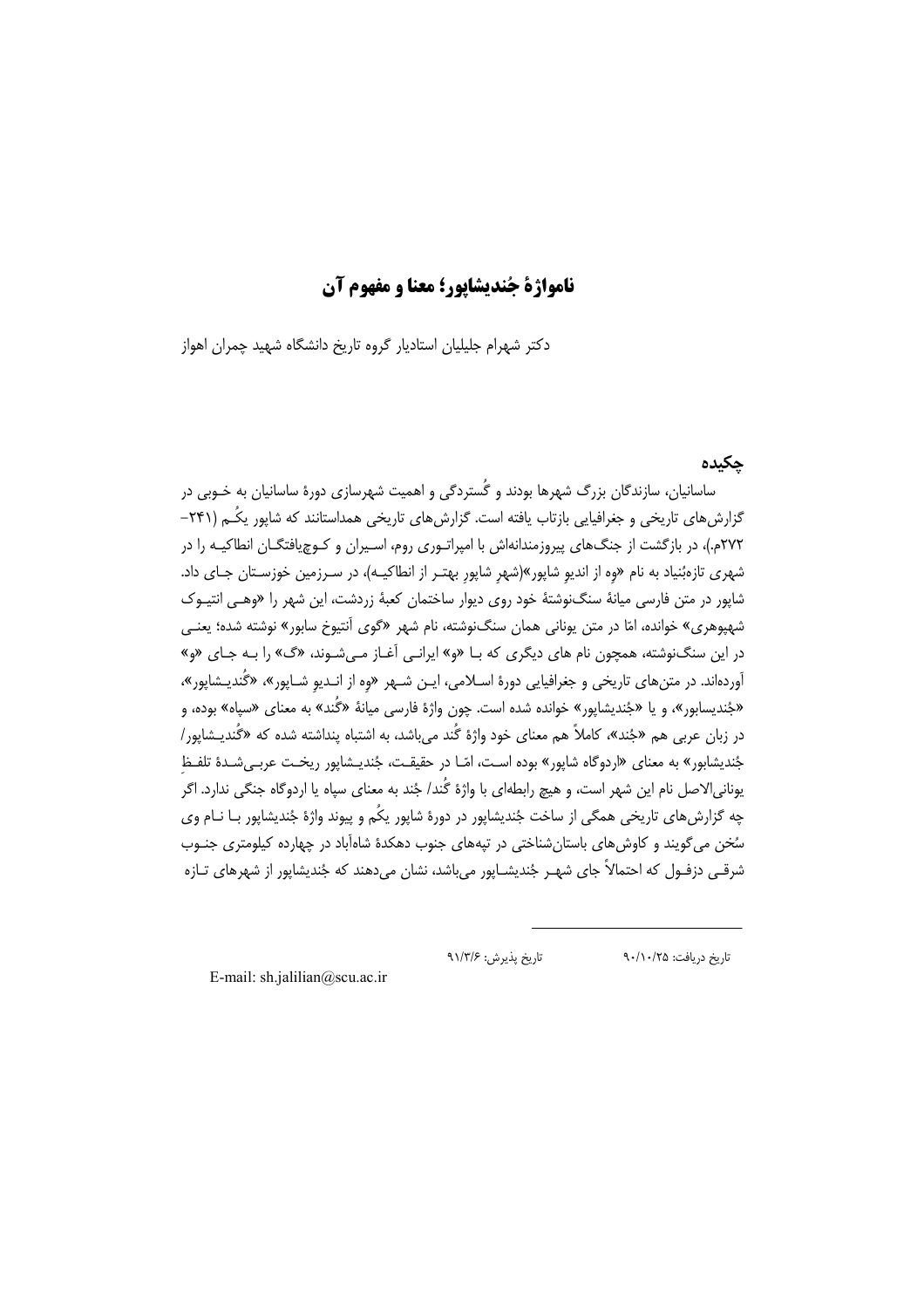بُنیاد دورهٔ ساسانیـان بوده و هیـچ چیـزی از دورهٔ پیش از ساسانیـان به دسـت نیامــده اسـت، پــارهای از پژوهندگان \_ خیالبافانه \_ عقیده دارند که تاریخ شهر جُندیشاپور به دورههای پیش از تـاریخ! بـازمی5ـردد، و جُنديشاپور ريخت دگرگون شدهٔ واژهٔ هندي «جنتاشاپيرتا»، به معناي «باغ زيبا و دلگـشا» يــا «شــهر زيبــا و فریبنده» می باشد! در این جُستار کوشش خواهد شد با اشارهای بـه چگـونگی پیـدایش شـهر جُندیـشاپور، و مطالعهٔ دیدگاههای گوناگون دربارهٔ معنا و مفهوم نامواژهٔ جُندیشاپور، معنای واقعـی ایـن نــام بــه دســت داده شود.

**واژگان کلیدی**: ساسانیان، شاپور یکُم، انطاکیه، وه از اندیو شاپور، گُندیشاپور.

### مقدمه

گزارش های گوناگون تاریخی همداستانند که شایور یکُم (۲۴۱–۲۷۲م.) در بازگشت از نبردهای پیروزمندانهاش با امپراتوری روم (نگاه شود به: وینتر و دیگناس، ۱۳۸۶: ۱۶–۱۲ و ۶۶–۵۹؛ گیرشمن، ۱۳۷۹: ۲۰۹–۱۵۳: فرای، ۱۳۸۲: ۴۷۷–۴۷۴: شیپمان، ۱۳۸۴: ۲۸–۲۱)، اسیران و کوچیافتگان شهر انطاکیه را در شهری تازهبُنیاد به نام «وه از اندیو شاپور»(شهر شاپور بهتر از انطاکیه)، در خوزستان جای داد (طبري، ١٣۵٢/ ج٢: ۵۹۰؛ يعقوبي، ۱۳۶۶/ج۱: ۱۹۵؛ اصفهاني، ۱۳۴۶: ۴۷؛ دينوري، ١٣٧١: ٧٣: بسنجیدبا: کریستنسن، ۱۳۷۴: ۱۸۹–۱۸۸؛ Laumont, 1985: 121-122). به گزارش متن های جغرافیایی دورهٔ اسلامی، شهر وه از اندیو شاپور، یا گَندیشاپور/ جُندیشاپور، در شرق شوش و جنوب شرقی دزفول، و در میانهٔ راه شوش به شوشتر جای داشته است (اصطخری، ۱۳۷۳: ۸۴؛ مقدسی، ۱۳۶۱: ٤١١؛ ابن رُسته، ١٣۶۵: ٢٢٠؛ ابن حوقل، ١٣۶۶: ٣٠؛ بسنجيد با: لسترنج، ١٣٧٧: ٢۵۶–٢۵۵)، و امروزه بیشتر پژوهندگان عقیده دارند که جُندیشاپور دورهٔ ساسانیان باید در تیههای جنوب شرقی دهکدهٔ شاهآباد در جنوب شرقی دزفول بوده باشد (برای نمونه: راولینسون، ۱۳۵۵: ۴۲–۴۱؛ دیولافوا، ۱۳۸۵: ۷۰۵؛ لسترنج، ۱۳۷۷: ۲۵۶؛ گیرشمن، ۱۳۷۹: ۱۹۹؛ بارتولد، ۱۳۵۸: ۲۰۰؛ براون، ۱۳۳۷: ۵۲؛ امام شوشتري، ۱۳۵۳: ۲۳۲؛ اقتداري، ۱۳۷۵: ۲۴۳؛ نجم|ًبادي، ۱۳۵۷: ۱۰۰؛ رجبي، ۱۳۶۹: Adams ) and Hansen, 1968, 53-70; Shahbazi, 1999, 131-133). رومن گیرشمن، باستان شناس بزرگ فرانسوی، در سال ۱۹۳۰م. در دشتهای نزدیک این دهکده، با چشمان خود دیوارهای بیرونی ساختمانی مُستطیلی را دید که نقشهٔ آن همانند یادگانهای رومی بود (گیرشمن، ۱۳۷۹: ۱۹۹). بدبختانه در سال@ای بعد، زمینهای پیرامون روستای شاهآباد، چُنان برای فعالیتهای

۶٠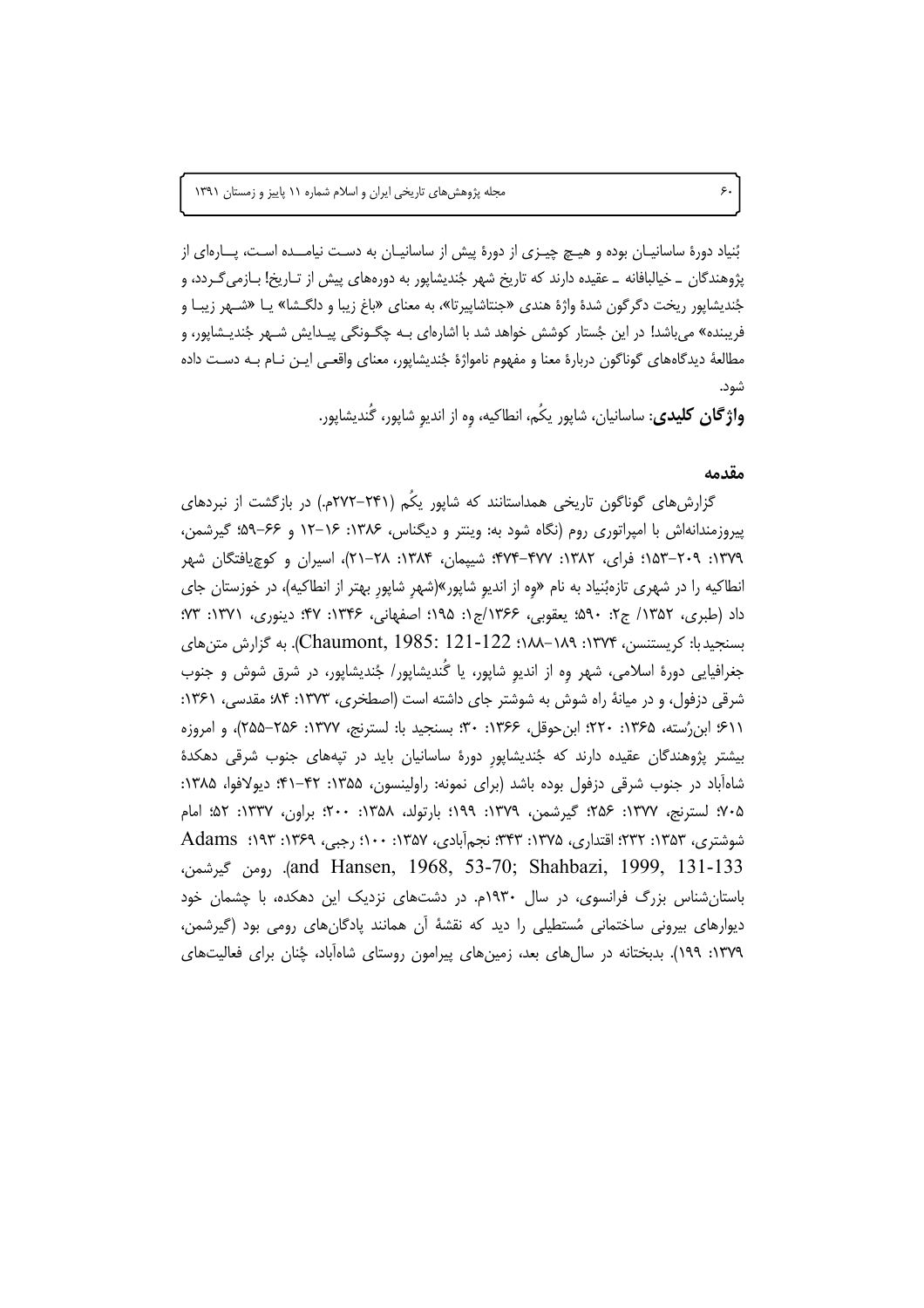نامواژهٔ جُنديشاپور؛ معنا و مفهوم آن

کشاورزی شُخم زده شدند که برای همیشه نقشهٔ کُلی مستطیلی شهر نایدید گردید (گیرشمن، ۱۳۷۹: Shahbazi, 1999: 131-133.

پژوهش هایی که اگاهی هایی دربارهٔ جُندیشاپور به دست می،دهند، همداستانند که در دورهٔ ساسانیان، آموزشگاه پزشکی و بیمارستانی در شهر جُندیشاپور وجود داشته که در آن نوشتههای پزشکی یونانی و احتمالاً هندی به زبان فارسی میانه و سُریانی ترجمه می شده است (اولیری، ۱۳۴۲: ۱۰۸؛ براون، ١٣٣٧: ٢۴؛ عيسىبك، ١٣٨۴: ۵۶–۵۵؛ صفا، ١٣٣۶: ٢٣–٢٢؛ ممتحن، ١٣۵٠: ۴۵–١٣؛ امام شوشتري، ١٣۵٣: ٢۵۶: محمدي ملايري، ١٣٧۴: ٢٣١-٢٣٠: الگود، ١٣٨۶: ۶۹-۶۵؛ نصر، ١٣۵٩: ۱۷۸). اگرچه پارهای پژوهش های ارزشمند دربارهٔ تاریخ جُندیشاپور، و تحوّلات سیاسی، اقتصادی و فرهنگی جُندیشاپور در دورهٔ ساسانیان، و همچنین اهمیت علمی جُندیشاپور در دورهٔ اسلامی و جایگاه پزشکان جُندیشاپوری در شکوفایی دانش پزشکی در جهان اسلام وجود دارد، امّا در این پژوهشها اًگاهی های چندانی دربارهٔ معنا و مفهوم نامواژهٔ جُندیشاپور به دست داده نمی شود، و حتی با وجود گزارش های گوناگون تاریخی و جغرافیایی دربارهٔ ساخت جُندیشاپور به دست شاپور یکُم و پیوند واژهٔ جُنديشايور با نام وي، گهگاه در پارهاي پژوهش ها سُخن هايي كاملاً بي بنياد، خيالبافانه و بيهوده دربارهٔ نامواژهٔ جُندیشاپور و معنا و مفهوم آن دیده میشود، که مایهٔ پارهای بدآموزیها شدهاند.

# نامواژهٔ جُنديشايور در متن هاي تاريخي و جغرافيايي کُهن

شاپور یکُم در متن فارسی میانهٔ سنگ نوشتهٔ خود روی دیوار ساختمان کعبهٔ زردشت، این شـهر را «وهي انتيوک شهيوهري»(Wahy 'ndywk Shpwhr-y) خوانـده، امّـا در مـتن يونـاني همـان سنگنوشته، نام شهر «گوی آنتیوخ سابور»(Gove-Antioch-Sabur) نوشته شده؛ یعنبی در ایـن سنگنوشته، همچون نام های دیگری که با «و» ایرانی آغاز می شوند، «گ» را به جـای «و» آوردهانـد (شاپور شهبازی، ۱۳۸۹: ۳۰۴–۳۰۳). مسیحیان نسطوری از سدهٔ پـنجم مـیلادی در نوشـتههـای خـود جُندیشاپور را به زبان سُریانی «بیث لایات» می خواندهاند (نولدکـه، ۷۱–۷۰؛ پیگولوسـکایا، ۱۳۷۷: ۲۳۵؛ امام شوشتری، ۱۳۵۳: ۲۵۵–۲۵۴). این که واژهٔ بیث لاپـات در نوشـتههـای سُـریانی، بایـد همـان نـام جُندیشاپور در زبان مسیحیان سُریانی این شهر باشد از آنجا پیداست که از سویی، در متن هـای سُـریانی بث لاپات را مطران نشین نسطوریان خوزستان خواندهاند و از سوی دیگر، در گزارش های اسلامی گفتـه شده که جُندیشایور مطران نشین نسطوریان خوزستان بوده است (نگــاه شــود بــه: نولدکــه، ۱۳۷۸: ۷۱).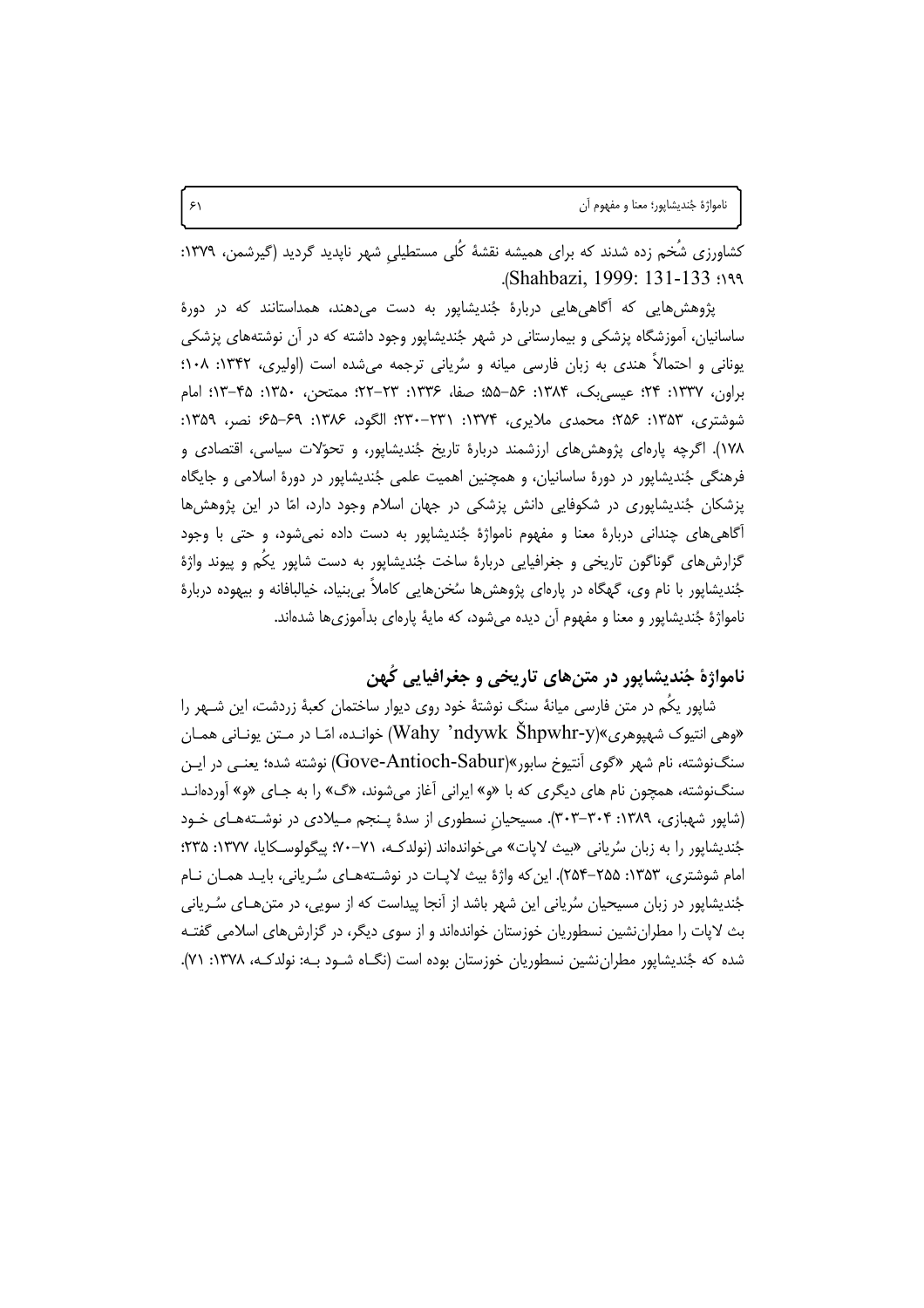مجله پژوهش های تاریخی ایران و اسلام شماره ۱۱ پاییز و زمستان ۱۳۹۱

پروکوپیوس، تاریخنویس رومی سدهٔ ششم میلادی، در اشاره بـه شـورش انوشـک;اد، فرزنـد مـسیحی خسرو انوشەروان، شهر بيث لايات/ بيلاياتَن را كانون اين شورش خوانده است (همان: ٧٢) و فردوسے و دینوری در گزارش های خود، کانون شورش انوشک;اد را شهر جُندیشاپور گفتهانـد (فردوسـی، ۱۳۷۴/ ج۶: ۱۷۸۲؛ دینوری، ۱۳۷۱: ۹۹–۹۸). موسی خُورنی جغرافیادان ارمنـی، جُندیـشاپور را «گُنـدیر شَـیوه» (Gundir Sapuh) خوانده، و البته می گوید که در دورهٔ ساسانیان، این شهر مطـران نــشین کلیــسای نسطوری در ایران بوده و بیث لاپات هم نامیده مهیشده است (مـارکوارت، ۱۳۷۳: ۳۲و۶۴). در مـتن یارسی میانهٔ شهرستان های ایرانشهر، نام این شهر «وندوی شـایور»(wandōy Šābuhr) (دریـایی، ٬۱۳۸۹ ۴۱)، و در تاریخ تئوفیلاکت سیموکاتا، تاریخنویس رومی سـدهٔ هفـتم مـیلادی، «بنـدو سـابورا» (Bendosabora) آمده است (Whitby, 1986: 112). در متن های تـاریخی و جغرافیـایی دورهٔ اسلامی، نام این شهر با ریختهای گوناگونی همچون «وه از اندیو شاپور»، «بهْ از اندیو شاپور»، «بهْ از اندې سابور»، «وَندو شاور»، «وندې شاپور»، «جُندي سابور»، «گُنـدي شـاپور»، «جُنـدي شـاپور» و … خوانده شده است (ابن حوقــل، ۱۳۴۵: ۲۸؛ حــدود العــالم، ۱۳۷۲: ۳۸۶؛ اصــفهاني، ۱۳۴۶: ۴۷؛ مقدســي، ١٣۶١: ٤١٠-٤١٠٠ مجمل|لتواريخ و القـصص، ١٣١٨: ٤۴: يـاقوت حمـوي، ١٣٧۵/ ج٢: ١۴٧؛ ابوالفـداء، ١٣٣٩: ٣۵٩: مــستوفى، ١٣۶٢: ١١٠: ابــنخرداذبــه، ١٣٧١: ٣۶ و١٩٧: اصـــطخرى، ١٣٧٣: ٨٢-٨٢: ابن,رُسته، ۱۳۶۵: ۱۲۲؛ ابن فقیــه همــدانی، ۱۳۴۹: ۲۴و۴۹؛ مــسعودی، ۱۳۸۲/ ج۱: ۲۴۸؛ قفطــی، ۱۳۷۱:  $\Lambda$ ۲-۱۸۴

## معنا و مفهوم نامواژهٔ جُنديشايور

طبری در یک گزارش اَمیخته با شاخ و برگ@ای داستانی دربارهٔ چگونگی ساخت شهر جُندیـشاپور می گوید هنگامی که شاپور به منطقهٔ جُندیشاپور آمده بود تا شهر جُندیشاپور را بنیان گـذارد، در آنجــا از مردی سالخورده که «بیل» نام داشت، پرسید که آیا می توان در آن زمین شهری ساخت؟ وی پاسخ داد: که اگر من با این سالخوردگی نوشتن بیاموزم، یادشاه هم خواهد توانست در آنجا شهری به وجـود آورد! شاپور نقشهٔ شهر را کشید و مرد سالخورده را به آموزگاری سپرد که خواندن و نوشتن و حساب بیـآموزد. آموزگار به خوبی وی را آموزش داد چنانکه شاپور محاسبهٔ هزینههای شهر و ثبت آنها را بـه وی سـپرد! شاپور شهر تازهبُنیاد خود را «بهْ از اندیو شاپور» به معنای «شهر شـاپور بهتـر از انطاکیــه» نامیـد، و آن شهری است که جُندیشاپور خوانده می شود، و خوزستانی ها آن را به نام پیرمردی کـه بـر سـاخت شــهر

 $55$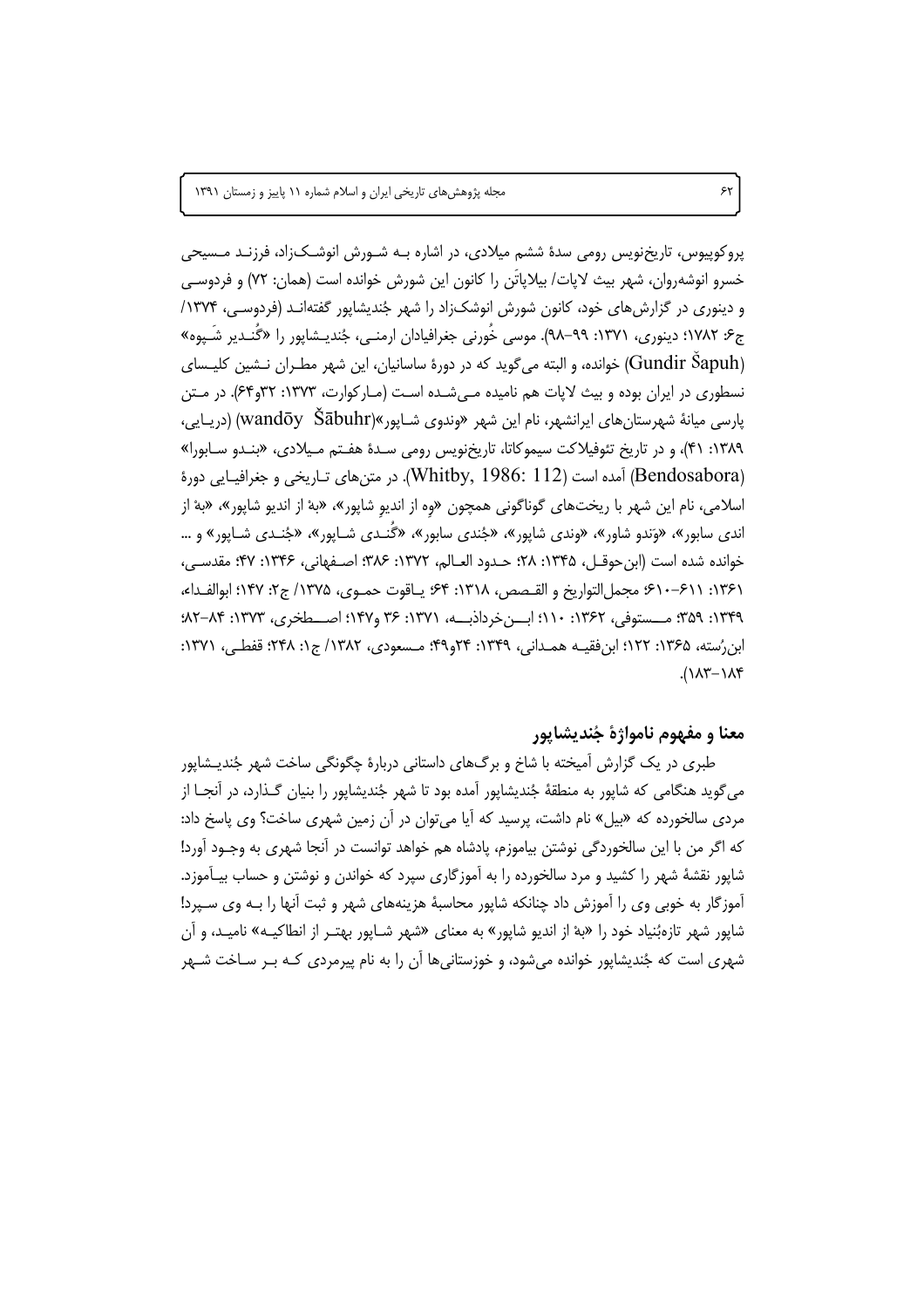نظارت داشت، شهر «بیل» می خواننـد (طبـری، ۱۳۵۲/ج۲: ۵۹۳–۵۹۲: شـایور شـهبازی، ۱۳۸۹: ۱۰۸– ۱۰۷). به گزارش حمزهٔ اصفهانی، نام «جُندیشاپور» ریخت عربی شدهٔ نام «بهْ از اندی سابور» می باشـد، که معنای آن در زبان فارسی، «شهر شاپور که بهتـر از انطاکیــه»، بــوده اسـت (اصــفهانی، ۱۳۴۶: ۴۷). دینوری با اشاره به ساخته شدن جُندیشاپور به دست شاپور یکُم برای جای دادن اسپران رومی، میگوید که در زبان خوزی (= خوزستانی) نام جُندیشایور، «نیلاط» بوده، و خود مردم جُندیشایور آن را «نیلاب» می خواندهاند (دینوری، ۱۳۷۱: ۷۳). فردوسی، حکیم بزرگ طوس هم در شـاهنامهٔ خــود مــی گویــد کــه شاپور در بازگشت از جنگ با رومی ها، شهر «شاپورگَرد» را در خوزیان (= خوزستان) بنیان نهـاده اسـت (فردوسي، ۱۳۷۴/ ج۵: ۱۵۱۷). جمالالدّين قفطي، در يادكرد پيشينهٔ دانش پزشكي در «جُندي سابور» و آوازهٔ پزشکان «جُندیسابوری»، داستانی دربارهٔ چگونگی ساخت این شـهر و معنــای واژهٔ جُنـدی ســابور أورده، و میگوید که شاپور پس از گشودن سوریه و انطاکیه با امپراتور روم فیلـبس (= فیلیـپ) معاهـدهٔ صلح و دوستی منعقد کرد و دختر وی را به همسری خود گرفت و پیش از آوردن شـاهدخت رومـی بـه ايران، شهر جُندي سابور را همانند شهر قسطنطنيه ساخت. قفطي يادآور مي شده كه جاي شهر جُنـدي سابور روستایی متعلق به مردی به نام «جُندا» بوده که با وجود همـهٔ بخــشش هـای شــایور بــه وی، از واگذاردن زمین خود به پادشاه بزرگ خودداری ورزیده، و خواستار همباز شدن با پادشاه در ساخت شـهر شده بود! شاپور چارهای مگر پذیرفتن خواست مرد روستایی نداشت، و هنگامی که ساخت شهر آغاز شد، مردمانی که از نزدیکی کارگران می گذشتند می پرسیدند چه کسی این شهر را مـی،سـازد؟ و آنهـا پاسـخ میدادند: جُندا و شاپور! و از این٫رو، شهر تازهبُنیاد جُندا و شاپور/ جُندیشاپور نـام گرفـت (قفطـی، ۱۳۷۱: ۱۸۴–۱۸۳). به گزارش ابنالعبری، پس از معاهدهٔ صلح ایـران و روم، شــاپور در ایـران شــهری هماننــد بیزانس به نام جُندیشاپور برای همسر رومی خود که دختر اورلیـانوس (٢٧٠-٢٧۵م.) امپراتـور روم بـود، بنیاد نهاده است (ابن|لعبری، ۱۳۶۴: ۱۲۸). یاقوت حموی هم در سدهٔ هفتم هجری یادآور شده کـه نـام حقیقی شهر «وندی شاپور/ جُندیسابور»، «نیلاب» بوده، و در روزگاران گذشته «نیلاط» خوانده می شده است (یاقوت حموی، ۱۳۷۵/ ج۲، ۱۴۰و۱۴۷).

پژوهندگان امروزی هم گهگاه دربارهٔ نامواژهٔ جُندیشاپور و معنا و مفهوم آن تفسیرهایی بـه دسـت دادهاند، و کوشیدهاند معنای حقیقی نام این شهر باستانی ایران را دریابند. تئودور نولدکه، در ترجمهٔ تاریخ طبري، مي گويد كه ريخت نام «بهْ از انديو شايور» و معنايي كه طبري و حمزهٔ اصفهاني براي ايـن نــام به دست مي<هند، نادرست است و يادآور مي شود كه احتمالاً نام اين شهر «وَنديو شـايور» بـوده اسـت. نولدکه، خود معنایی برای نام این شهر ارایه نمی،دهد، امّا تفسیر عامهپـسندی را کـه مـی گویـد نــامواژهٔ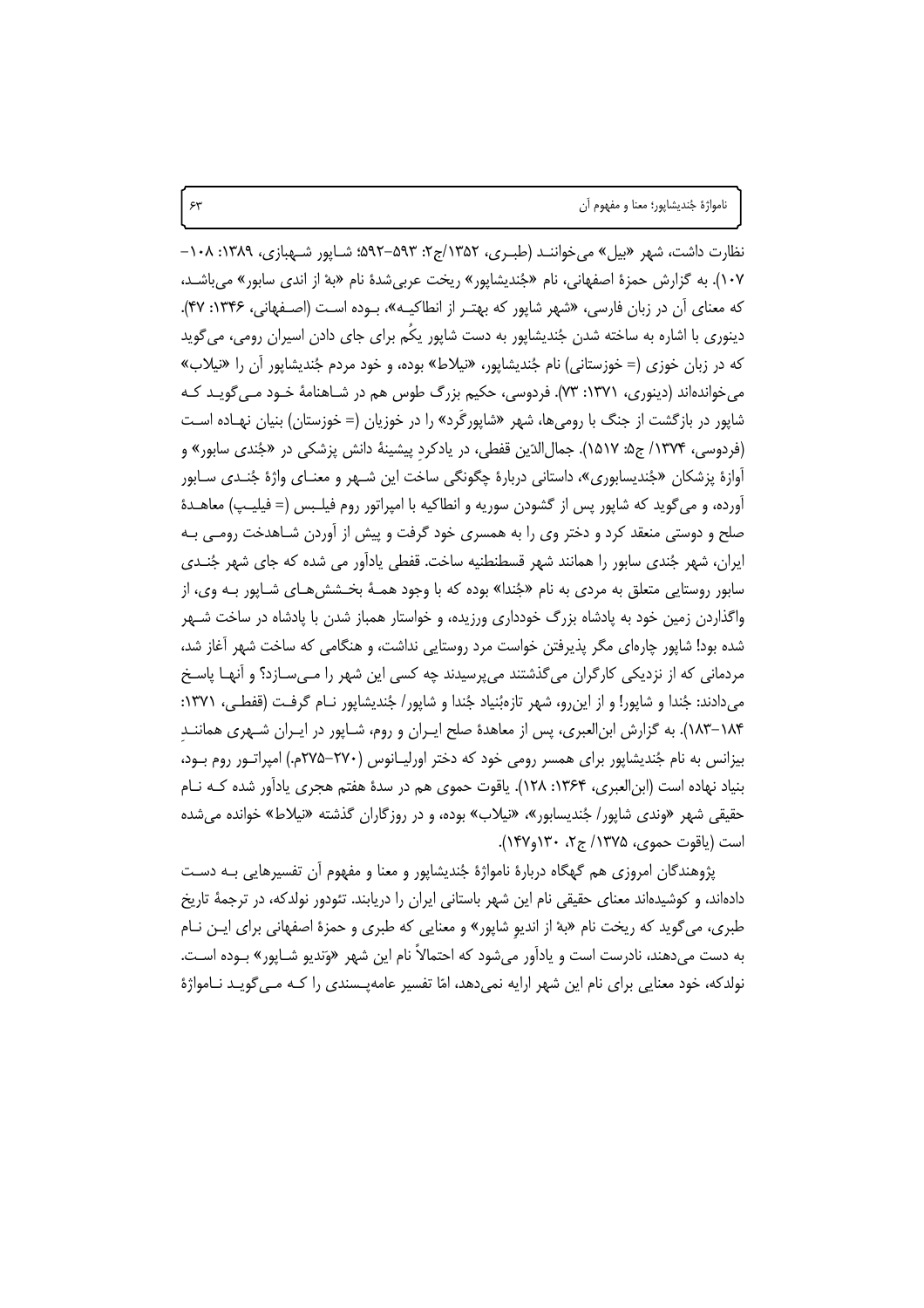جُنديشاپور، ريخت عربي شدهٔ «گُنديشاپور» بوده و معناي آن «اردوگاه شاپور» مي باشـد، بـه سـه دليـل زبان(شناختے, نادرست مے داند؛ ۱. وجود حرف «ی» در واژهٔ «گُندی» که اضافی است؛ ۲. حرف اوّل واژهٔ «گُند» در زبان فارسی میانه، «گ» است نه «و»، که در اوّل نام این شهر دیـده مـی شـود؛ ۳. در زبـان فارسه مانه، «گُند» به معنای «سیاه» است نه «اردوگاه» (نولدکه، ۱۳۷۸: ۷۱).

سید محمد علی امام شوشتری، با مقایسهٔ گزارش های گوناگون دربارهٔ نام جُندیشاپور، عقیـده دارد که: ۱. «بهْ از اندیو شاهپور» نام شهرستان «شاپور گَرد» بوده، نه نام شهر مرکزی آن، و شاپور یکُـم در سال ۲۳۶م. در نزدیکی شهر کُهـن «نـیلاب» شهرسـتان «شـایور گَـرد» را سـاخته اسـت؛ ۲. در ایـن شهرستان از روزگاران کُهن، شهری به نام «نیلاب» و به زبان خوزی «نیلاد/ نیلاط» وجـود داشـته، و مردم این شهر در دورهٔ اسلامی آن را «نیلاوا» میگفتهاند که گونهٔ گفتـاری واژهٔ «نیلابـه» در گـویش خوزستانی است. نیل رنگ ویژهای بوده که آن را از گیاه «کتم» می گرفتهاند و تـا چنـد دهــهٔ پـیش در خوزستان کاشت گیاه کتم و گرفتن رنگ نیل از آن رواج داشته است؛ ۳. در دورهٔ شـهریاری شـاپور دوّم (۳۰۹–۳۷۹م.) و در هنگامهٔ نبرد او با پولیانوس (۳۶۱–۳۶۳م.) امپراتور روم، لشکرگاه او شـهر «شـاهیور گَرد» بوده، و بعد از آن، مردم این شهر را «گُنده شایور» خواندهانـد و در نوشـتههـای عربـی بـه گونـهٔ «جُنديسابور» و «جُندا سابور» درآمده است (امام شوشتري، ١٣۵٣: ٢٥۵-٢٣٢).

دنیل تی پاتس، به دستآویـز نـام رودخانـهٔ «گُندیـسوس» (Gondeisos) در دو سـنگ نوشـتهٔ بونانی بافتهشده از شوش گُمان دارد که نام گُندیشایور/ جُندیشایور باید بازتاب نام ایرانبی «گُنـد – دز» (#gund-dēz) به معنای دژ یا اردوگاه جنگی باشد که نام خود را به این رودخانه داده است. به گفتـهٔ یاتس، این «گُند – د; » (دژ جنگی) پیش از ساسانیان وجود داشته و هنگامی که شاپور به بازسـازی آن یرداخته، به آن نام «گُنـد دز شـایور»(Gundēz/Gund-deēz-i Šāpur) داده شـده و آنگـاه کـه کوچیافتگان انطاکیه را در آنجا فرود آوردهاند، گُند دز شاپور، «شهر شاپور بهتر از انطاکیه» نامیـده شـده است (باتس، ۱۳۸۵: ۴۴۰–۶۳۹، Potts, 1989; 323-35).

دیدگاه دیگری می گوید جُندیشاپور تاریخی کُهن دارد و به دورههای پیش از تاریخ! بـازمی *گـ*ردد و نام اوليهٔ آن «جنتاشاييرتا» (Genta Shapirta) به معناي «باغ زيبا و دلگشا» بوده اسـت! آنگــاه در پایان سدهٔ سوم میلادی، پس از آن که شاپور یکُم، پادشاه ساسانیان، در جنگ بـا رومـی هـا والریــانوس (۲۵۳-۲۶۰م.) امیراتور روم را شکست داد و شهر انطاکیه را گشود، این شهر دوباره ساخته شد و پـه آن نام «وه از اندیو شایور» به معنای «بهتر از انطاکیهٔ شایور» دادنـد، و جُندیـشایور، کـه در دورهٔ اسـلامی نامے شناخته شده برای ابن شهر شد، احتمالاً ریخت سادهشدهٔ اَن نامے است که شایور یکُم به اَن داده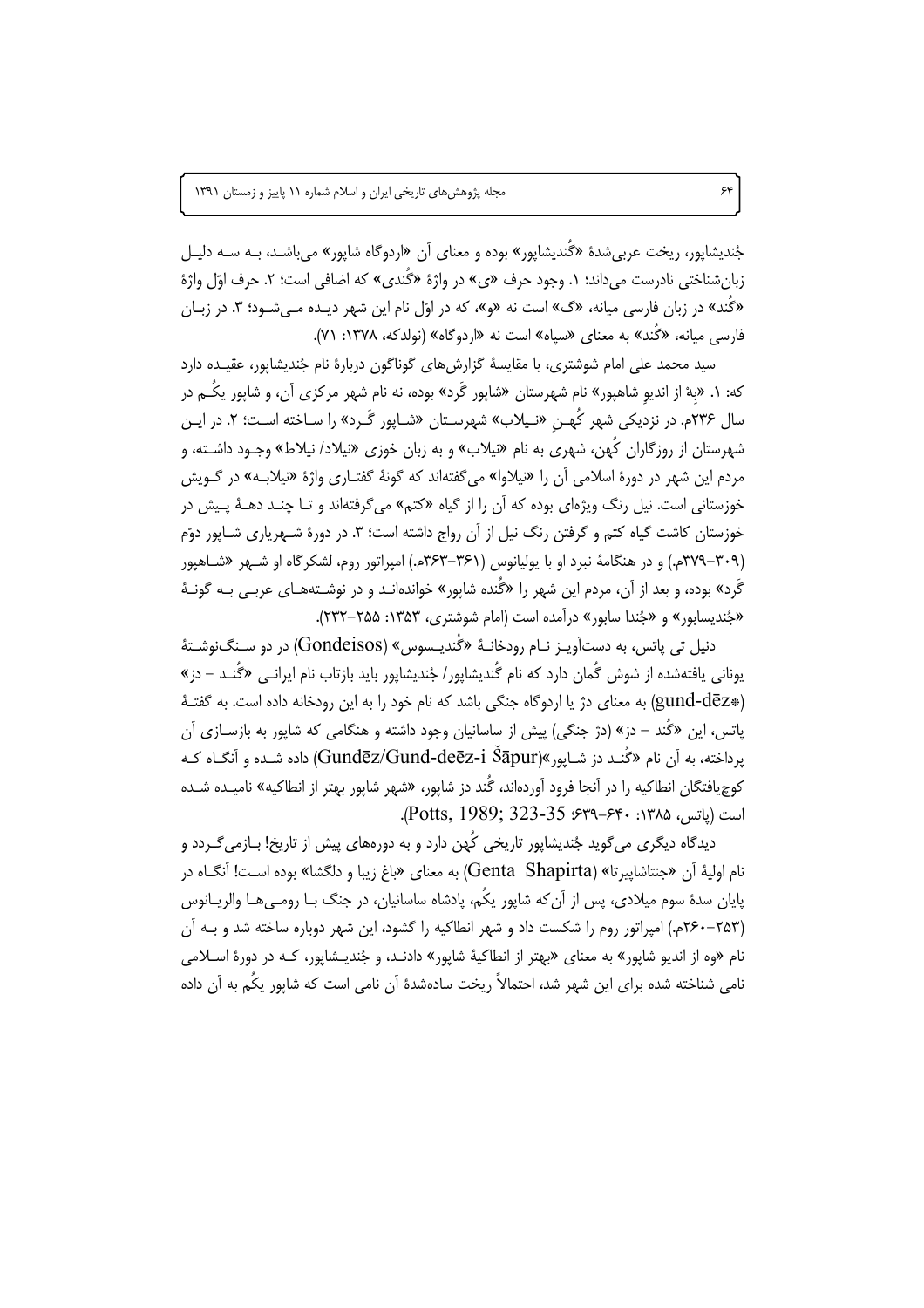بود، امّا يادآور نام كُهن شهر هم مـ إباشـد (نـصر، ١٣۵٩: ١٧٨؛ الگـود، ١٣٨۶: ۶۷–۶۶؛ نخعـي، ١٣۶۴: ۲۶۴: شعباني، ۱۳۸۱: ۱۰۰–۹۹). به عقيدة كارل هومل، يژوهندة آلماني، واژة «جنتا» با واژة سنسكريت «کانتی» به معنای «زیبایی، جذابیت، و فریبندگی» پیوند دارد که در نام پارهای از شـهرهای هنـد هـم دیده می شود. به گُمان وی، ایرانیـان دورهٔ ساسـانیان، در زبـان۱هـای ایرانـی میانــه، احتمـالاً کـانتی را «گُندي» تلفظ مي كردهاند، و از اين و، معناي نام «گُنديـشاپور»، «شــهر زيبـا» و يـا «شــهر فريبنــده» خواهد بود! (گویری، ۱۳۸۰: ۵–۲). پافـشاری بیهـودهٔ پژوهنـدگان در سـاخت تـاریخ کُهـنتـری بـرای جُنديشاپور، و البته کوشش براي کُهنه نماياندن نام جُنديشاپور، گهگاه شاخ و برگ&اي زيادي بـه خـود مي گيرد و به خيالبافي نزديک مي شود! چنان که حتى گفته مي شود جُنديشاپور در دورهٔ ايلامي هـا شــهر مهمّی بوده و نام کُهنِ تر جُندیشاپور، «جنتاشاپیرتا» یا «جنتاشاپیر»، نامی هندی میباشد که اشــاره بــه توطِّن هندی ها در خوزستان از شش هزار سال پیش از میلاد به این سو، و نامگذاری شهر به دست آنها دارد! حتی این بزرگان و فرهیختگان هندی بودند که چون آگـاهیِ هـاییِ دربـارهٔ پزشـکی، داروسـازی، ستارهشناسی و فلسفه داشتند، شهر علمی جنتاشاییرتا را به وجود آوردند و پذیرای دانـشمندان پونــانی و رومي شدند! هندي هاي كوچنده به خوزستان، منطقهٔ حاصلخيز و زيباي جُنديشاپور را كه يادآور سرزمين يدري أنها بود، جنتاشاييرتا يا جنتاشايير به معناي «باغ زيبا» يا «باغ فريبنده» ناميدند! اين خيالبيافي هـا که هیچ گونه پشتوانهٔ تاریخی و باستان شناختی و زبان شناختی ندارند، هنگامی شگفتانگیزت رمی گـردد که با وجود گزارش های روشن همهٔ متن های جغرافیایی و تاریخی دورهٔ اسلامی دربارهٔ شهر جُندیــشاپور در خوزستان، گفته میشود دو شهر جداگانه به نام جُندیشاپور در خوزستان وجود داشـته اسـت یکـی در نزدیکی دهکدهٔ شاهآباد در جنوب شرقی دزفول بوده و دیگری «گُندیشاپور» یا «شاپورگرد» که شوشـتر امروزي است! و گفته مي شود كه شايد! ساسانيان در شوشتر يادگاني ساختهاند و يـا يادگــان كُهــن ايــن شهر که شاید! از دورهٔ ایلامی ها بوده، تقویت و راهاندازی کردهاند و اکنون شوشتر کـه بـا ایـن یادگـان ارتباط تنگاتنگی یافته بود، «گُندی شاپور» یا «جایگاه ارتش شاپور» نام نهادهاند! امّا بعید نیست که نــام شهر، گُندهشاپور!، به معنای «شهر شـاپور بـزرگ»! بـوده باشـد! و البتـه هنگـامی کـه اسـیران رومـی ویرانی های شوشتر را دوباره ساختهاند، شهر «وه از اندیو شاپور» (= شهر شاپور بهتر از انطاکیه) خوانـده شده است! و دانشگاه و بیمارستان شناختهشدهٔ جُندیشاپور هم در حقیقت، در شهر شوشتر بوده اسـت! و سرانجام اگر گفته می شود که مانی پیغامبر را یوست کندهاند و از دروازهٔ شهر جُندیشایور آویختـهانـد، در حقیقت، در یکی از دروازههای شهر شوشتر/ گُندی٬شایور به دار آویخته شده، کـه چـون ایـن دروازه بـه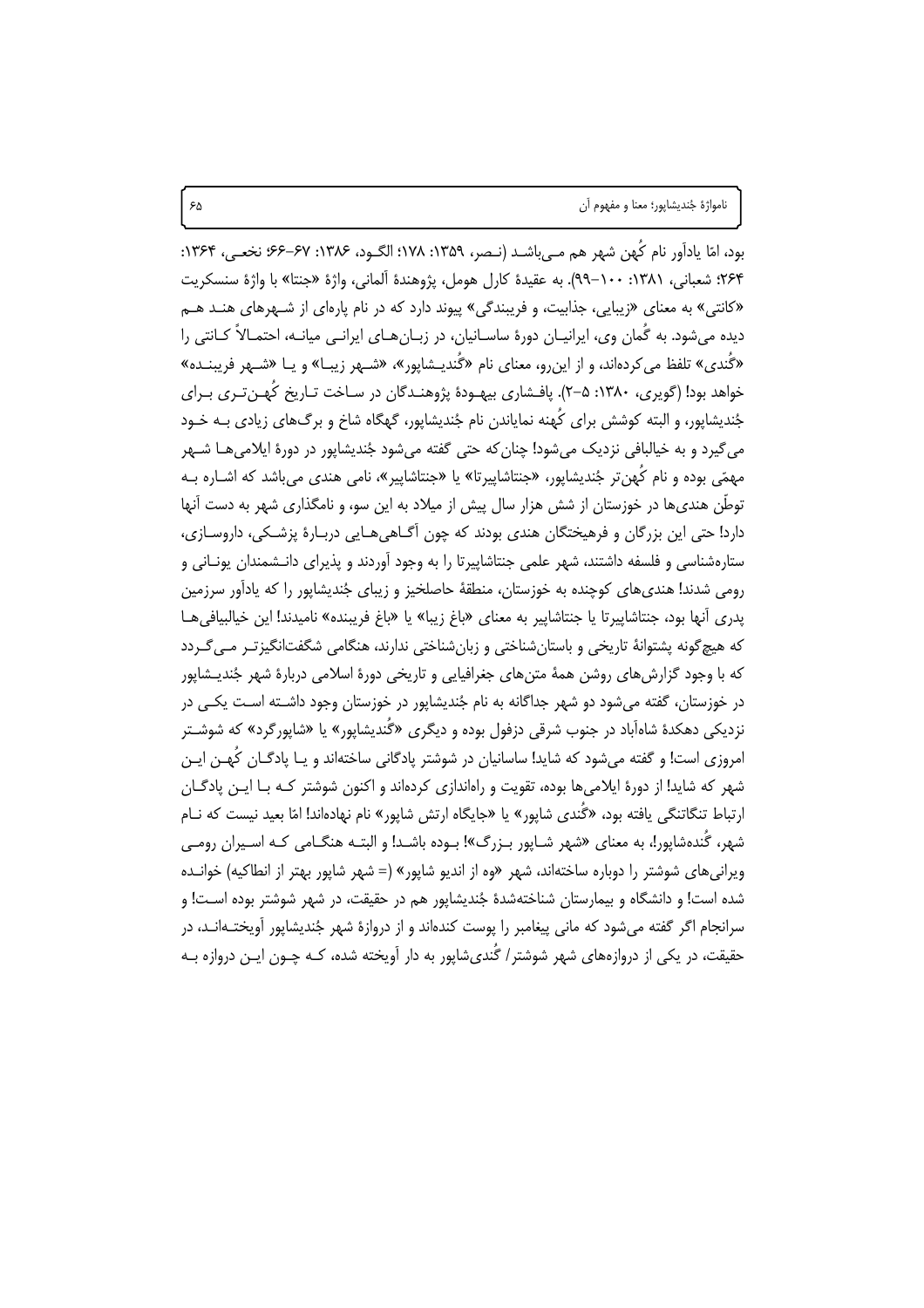مجله پژوهش های تاریخی ایران و اسلام شماره ۱۱ پاییز و زمستان ۱۳۹۱

سوي شهر جنتاشاپيرتا/ جُنديشاپور گشوده بود، دروازهٔ جُنديشاپور خوانده مي شده است! (خـدائي، ١٣٨٨:  $400 - 57$ 

چنان که گفته شد، شاپور خود در سنگنوشتهٔ کعبهٔ زردشت، نام جُندیشاپور در متن فارسی میانه «وهي انتيوک شهپوهري» و در ترجمهٔ يوناني آن «گوي آنتيوخ سابور» آورده است. به سخن ديگر، در نوشتن نام این شهر، همچون نام های دیگری که با «و» ایرانی آغاز میشوند، «گ» را به جای «و» آوردهاند. نتیجه این که، نامهای وهی انتیوک شهپوهری/ گوی آنتیوخ سابور/ وه از اندیو شاپور/ گُنديشاپور/ جُنديشاپور، هيچ پيوندي با واژهٔ فارسي ميانهٔ «گُند»، و ريخت عربي شدهٔ آن «جُند»، به معنای «سیاه» ندارد، و نامواژهٔ جُندیشایور، در حقیقت، ریخت عربی شدهٔ تلفظ یونانی الاصل نام این شهر می باشد، و هیچگونه رابطه و پیوندی با گُند/ جُند به معنای «سپاه» یا «اردوگاه جنگی» ندارد، از این رو، معنای حقیقی نام وهی انتیوک شهپوهری/ گوی آنتیوخ سابور، چیزی مگر «شهر شاپور بهتر از انطاکیه» نیست، که در گذشته هم طبری و حمزهٔ اصفهانی به آن اشاره کردهاند (شاپور شهبازی، ۱۳۸۹: ۳۰۴–۳۰۴). همچنین باید یادآور شد که نام «بیل» احتمالاً ریخت کوتاهشدهٔ واژهٔ سُریانی بیث لایات/ بیلافاذ بوده، که در گُفتار مردم بومی «بیل» شده، و به اشتباه نامهای دیگری همچون بیلآباد، نیلآباد و … را از آن ساختهاند (شایور شهبازی، ۱۳۸۹: ۳۳۲: بارتولد، ۱۳۵۸: ۲۰۰؛ نولدکه، ۱۳۷۸: ۷۱-۷۰). از این رو، افسانهٔ همبازی شاپور و مرد سالخوردهای به نام «بیل» در ساخت شهر جُندیشاپور، چیزی مگر تعبیر عامیانهٔ نامی کُهن، و داستانی ساخته و پرداختهٔ مردم برای نشان دادن نام وهی انتیوک شهپوهري/ جُنديشاپور نيست (شاپور شهبازي، ۱۳۸۹: ۳۳۲).

در دورهٔ ساسانیان، این شیوهٔ نامگذاری شهرها کاملاً رواج داشته است، و شگفتا که شُماری از پژوهندگان با وجود همهٔ متنهای تاریخی بیهوده کوشیدهاند معنایی تازه برای نامی شناختهشده بتراشند! ساسانیان شهرهای زیادی در گَسترهٔ ایرانشهر ساختند، و گَستردگی شهرسازی دورهٔ ساسانیان به روشنی در گزارشهای تاریخی بازتاب یافته است (نگاه شود به: آلتهایم و استیل، ١٣٨٢: ٢٠١٣-١٣: دریایی، ۱۳۸۳: ۱۲۱–۱۱۹). آنها علاقهٔ زیادی به بنیان گُذاری شهرها و گذاشتن نام خود روی شهرهای تازهبنیاد داشتند، اگرچه همیشه ساختن شهرها از هیچ نبود، و گهگاه تنها به نوسازی کاخ و پارهای ساختمانهای شهرهای کَهنه بسنده میشده است (شاپور شهبازی، ۱۳۸۹: ۲۸۴). اشارهای فهرستوار به نام شهرهایی همچون اردشیر خرّه؛ به اردشیر؛ بهمن اردشیر؛ رام اردشیر؛ رام هرمزد اردشیر؛ هرمزد

۶۶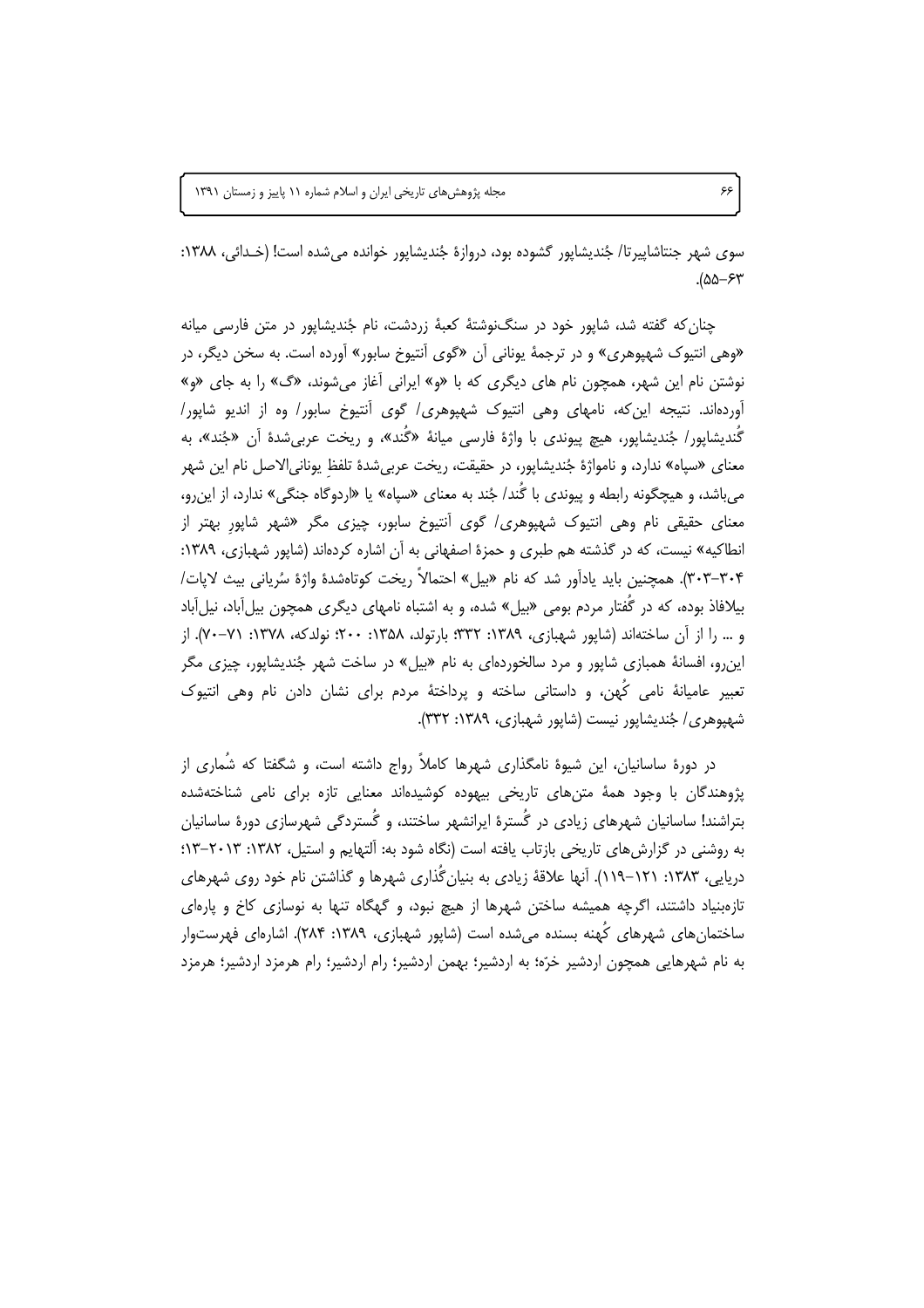نامواژهٔ جُنديشاپور؛ معنا و مفهوم آن

اردشیر؛ بوذ اردشیر؛ وهشت اردشیر؛ شاذ شاپور؛ شاپور خواست؛ بلاش شاپور؛ پیروز شاپور؛ بیشاپور، نیشاپور؛ وهشت هرمز، خرّه شاپور، رام پیروز؛ روشن پیروز؛ بلاش آباذ؛ ایران شاد کواد؛ به از آمد کواد؛ به از اندیو خسرو، خسرو شاپور؛ خسرو شاد؛ خسرو مست آباد؛ ویسپ شاد خسرو؛ هوبوی خسرو؛ شاد فرخ خسرو؛ ایران کرد شاپور؛ ایران اًسان کرد کواذ، خسرو شاذ کواذ ایران؛ وینارد کواذ؛ وه کواذ (اصفهانی، ۱۳۴۶: ۵۴–۴۴: شایور شهبازی، ۱۳۸۹: ۵۴–۴۸۲ و ۴۹۲–۴۹۲: دریایی، ۱۳۸۹: ۹۳–۳۷: کریستنسن، ۱۳۷۴: ۱۴۶ و ۳۱۱–۳۱۰؛ پیگولوسکایا، ۱۳۷۷: ۲۲۸–۲۱۵)، به خوبی نشان میدهند که چگونه فرمانروايان دورهٔ ساسانی همچون اردشير، شاپور، هرمزد، بلاش، پيروز، قباد و خسرو، نام خود را روی شهرهای تازهبنیاد یا نوسازی شده می،نهادهاند. خوشبختانه یک نمونهٔ کاملاً شناختهشدهٔ این سنّت نامگذاری شهرها در دورهٔ ساسانیان، در شناخت معنا و مفهوم نامواژهٔ جُندیشاپور سودمند است و همهٔ چون<code>وچراھا</code> را دربارۂ معنای حقیقی این نامواژه از بین می برد. گزارشهای تاریخی می گویند که در بهار سال ۵۴۰م. سپاهیان خسرو انوشهروان (۵۳۱–۵۷۹م.) به شهرهای سرزمین سوریه تاختند و شهر انطاکیه در کنار رودخانهٔ اورنتس را گشودند، و پادشاه ایرانی همچون روزگار شاپور یکّم، اسیران و کوچیافتگان شهر انطاکیه را در شهری تازهبُنیاد به نام «وه از اندیو خسرو» در نزدیکی تیسفون جای داد (طبري، ١٣۵٢/ج٢: ۶۴٩؛ يعقوبي، ١٣۶۶/ج١: ٢٠٣؛ بلعمي، ١٣٨۵: ۶٨٠؛ مجمل التواريخ و القصص، ۱۳۱۸: ۷۶؛ بسنجید با: کریستنسن، ۱۳۷۴: ۵۱۱–۱۵۹؛ Chaumont, 1985: 123-124). این شهر که یکی از شهرهای هفتگانهٔ تیسفون، تختگاه ساسانیان بوده، عربها «الرومیه»، و ایرانیان «رومگان» میگفتهاند و البته نام رسمی أن «وهْ انتیوخ خسرو» بوده، که در گزارشهای تاریخی به شکل «به از اندیو خسرو»، «وه گُندیو خسرو» و یا «وه جُندیو خسرو» امده است (یاقوت حموی، ۱۳۷۵/ج۲: ۱۳۰؛ شایور شهبازی، ۱۳۸۹: ۱۶۲و ۲۶۷–۲۶۶؛ نولدکه، ۱۳۷۸: ۱۹۵؛ محمدی ملایری، ۱۳۵۰: ۳–۳: Chaumont, 1985: 123-124). چنانکه پیداست نام این شهر هم همچون وهی انتیوک شهپوهری/ جُندیشاپور، اشاره به خواست و آرزوی یک پادشاه ایرانی برای ساخت شهری شکوهمندتر از شهر انطاکیه و البته نامگذاری شهر تازهبُنیاد به نام یادشاه سازندهٔ آن ــ دارد، و معنای آن «شهر خسرو بهتر از انطاكیه» می باشد. خوشبختانه پژوهندگان دیگر نكوشیدهاند با تجزیه و تحلیل واژههایی چون گُندیو خسرو و یا جُندیو خسرو و ارتباط دادن آن با گُند و جُند، معنایی تازه برای نام این شهر بتراشند، و مثلاً آن را «اردوگاه خسرو» یا چیز ساختگی دیگری معنا کنند!

 $5y$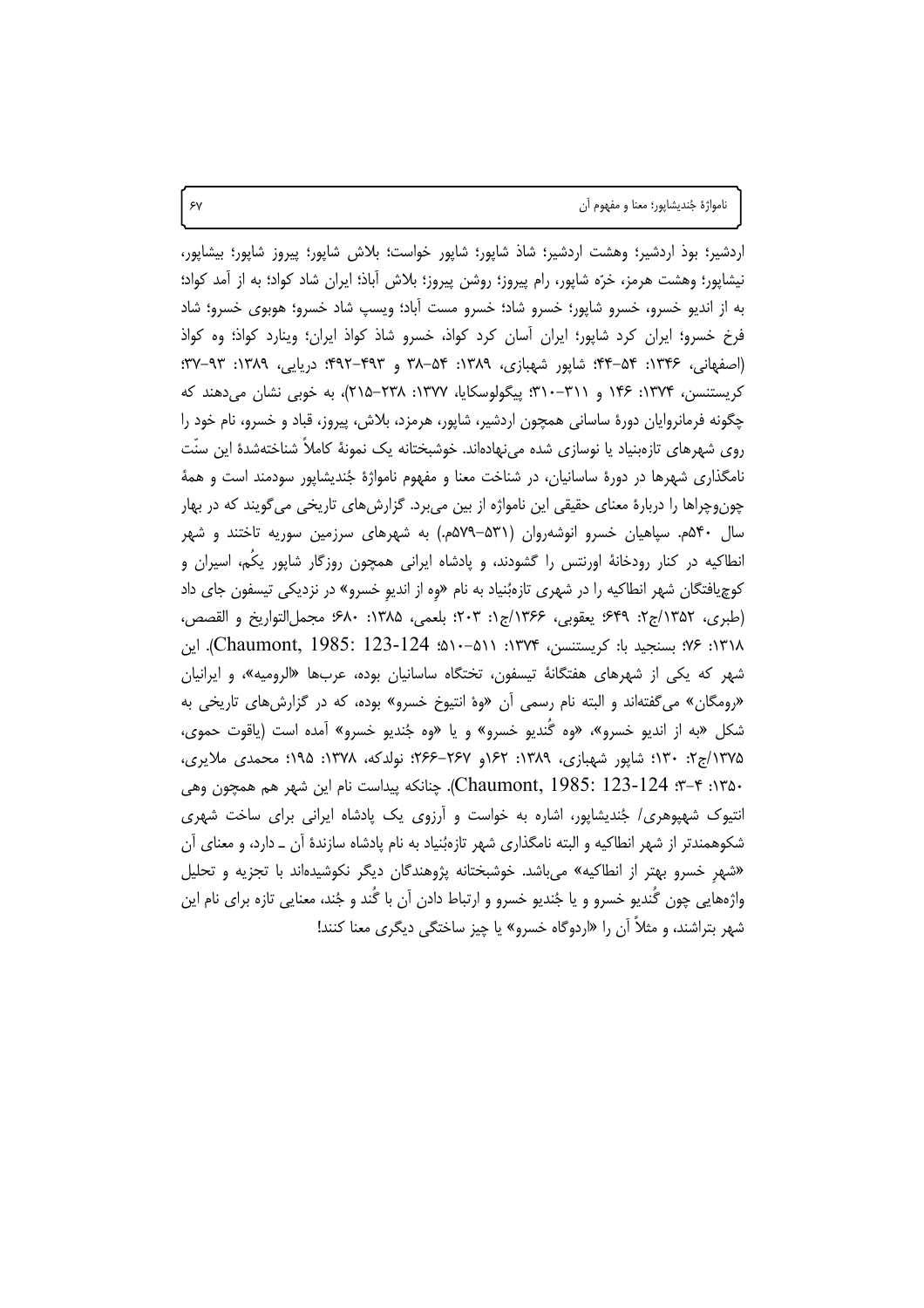مجله پژوهشهای تاریخی ایران و اسلام شماره ١١ پاییز و زمستان ١٣٩١

### نتىحە

با وجود گزارش های تاریخی و جغرافیایی کُهن دربارهٔ ساخت شهری به نام وهی انتیوخ شهپوهری/ وه از اندیو شاپور/ جُندیشاپور در دورهٔ شاپور یکُم برای سکونت اسیران و کوچیافتگان شهر انطاکیه، و این حقیقت که، کاوش های باستان شناختی در تیههای دهکدهٔ شاهآباد در جنوب شرقی دزفول که احتمالاً جای شهر جُندیشایور است، نشان می(دهند که جُندیشایور از شهرهای تازهبنیاد دورهٔ ساسانیان بوده و هیچ چیزی از دورهٔ پیش از ساسانیان در محوطهٔ تاریخی جُندیشاپور به دست نیامده، هنوز پارهای از پژوهندگان خیالبافانه عقیده دارند که تاریخ شهر جُندیشاپور به دورههای پیش از تاریخ! و یا دورهٔ ایلام بازمی گردد، و جُندیشاپور ریخت دگرگون شدهٔ واژهٔ هندی «جنتاشاپیرتا»، به معنای «باغ زیبا و دلگشا» یا «شهر زیبا و فریبنده» است! پارهای از پژوهندگان هم نامواژهٔ «گَندیشاپور»، و ریخت عربي شدهٔ آن، «جُنديشايور» را به معناي «اردوگاه شايور» انگاشتهاند، چرا كه در زبان فارسي ميانه «گُند» به معنای «سیاه» است، که در زبان عربی «جُند» شده، و کاملاً هم معنای خود واژهٔ گَند می باشد. امّا، شاپور یکُم بنیانِ گُذار شهر جُندیشاپور، در سنگ(نوشتهٔ خود روی دیوار ساختمان کعبهٔ زردشت، این شهر را «وهی انتیوک شهیوهری» خوانده، و در متن یونانی همان سنگنوشته نام شهر «گوی اَنتیوخ سابور» اَمده، یعنی همچون نامهای دیگری که با «و» ایرانی اَغاز می شوند، «گ» را به جای «و» می آورد. نتیجه این که، نام وهی انتیوک شهیوهری/ وه از اندیو شایور/ گُندیشایور/ جُندیشایور، هیچ رابطهای با واژهٔ فارسی میانهٔ گُند، و ریخت عربی آن جُند، به معنای سیاه ندارد، و نامواژهٔ جُنديشايور در حقيقت، ريخت عربي شدة تلفظ يوناني الاصل نام اين شهر مي باشد، و هيچ پيوندي با گُند/ جُند به معنای «سپاه» یا «اردوگاه جنگی» ندارد، و نام وهی انتیوک شهپوهری/ گوی انتیوخ سابور/ وه از اندیو شایور، و یا جُندیشایور، یک معنا بیش تر ندارد و آن «شهر شایور بهتر از انطاکیه» است.

#### ىادداشت ھا:

۱- برای دیدگاههای گوناگون دربارهٔ چگونگی ساخت جُندیشاپور نگاه شود به: طبری، ۱۳۵۲/ ج۲: ۵۹۲-۵۹۳؛ دینوری، ١٣٧١: ٧٣: فردوسي، ١٣٧۴، ج2: ١٥١٧: اصفهاني، ١٣٤۶: ٢٧: ابن|لعبري، ١٣۶۴: ١٢٨: قفطي، ١٣٧١: ١٨٣-١٨۴: ياقوت حمـوي، ۱۳۷۵: ج۲/ ۱۴۷؛ بـسنجيد بـا: امـام شوشـتري، ۱۳۵۳: ۲۳۲–۲۵۵؛ نولدکـه، ۱۳۷۸: ۷۱؛ بارتولـد، ۱۳۵۸: ۲۰۰؛ ممتحن، ۱۳۵۰: ١٣-٢٣: شعباني، ١٣٨١: ٩٨-١٠٢. همچنين كاوش هاى باستان شناختى در ويرانههاى دهكدة شاه أباد،

۶λ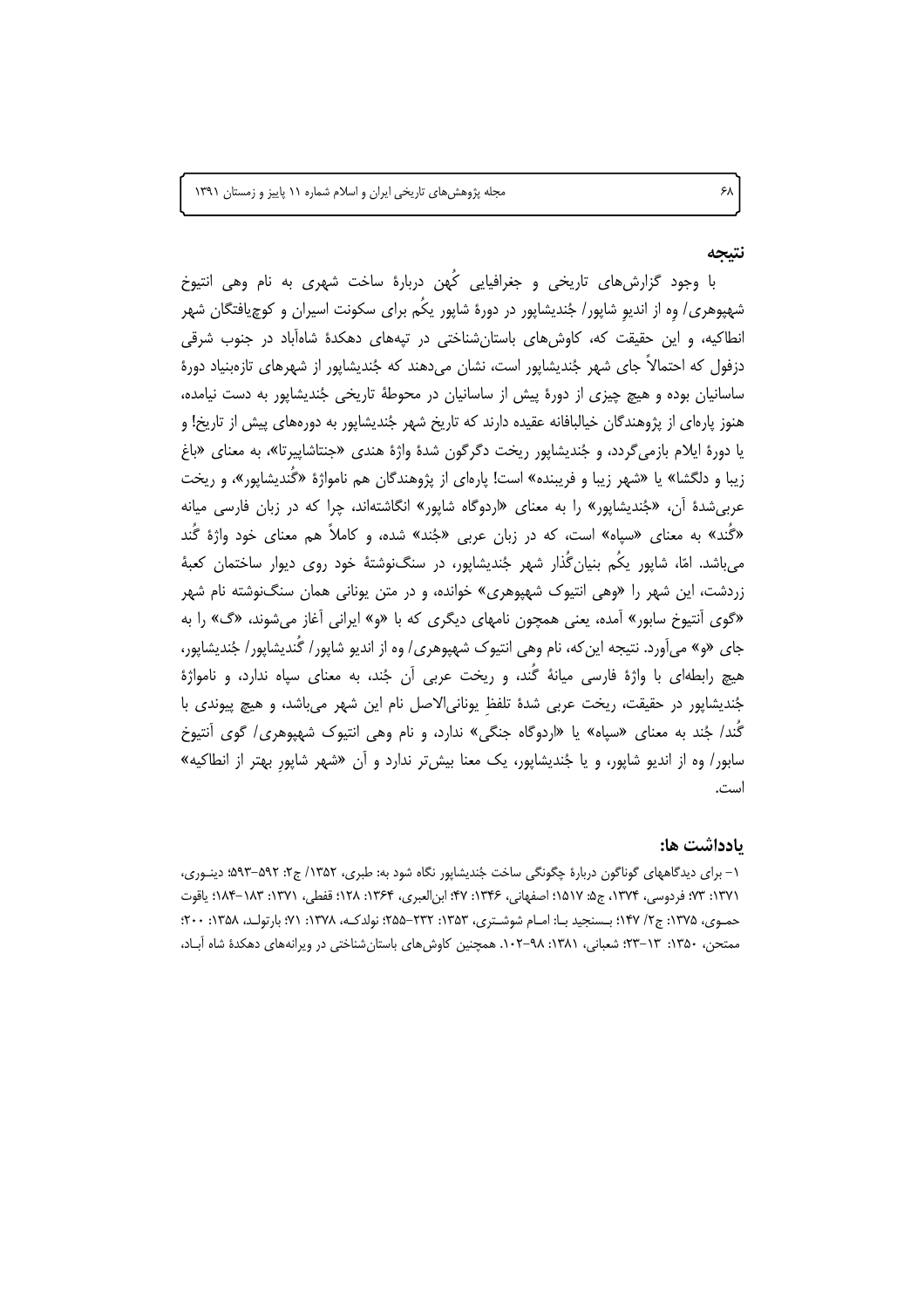نشان داده که جُندیشاپور از شهرهای تازه بنیاد ساسانی بوده و نشانهای که کُهنگی این شهر را به دورهٔ پیش از ساسانیان . Adams and Hansen, 1968, 53-70; Shahbazi, 1999, 131-133 . ماند، به دست نيامده است: 433-131. ۲– نگاه شود به: آذرنوش، ۱۳۷۴: ۶۰۲–۶۰۶؛ امام شوشتری، ۱۳۵۳: ۲۳۲–۲۵۵؛ ریشتر، ۱۳۷۵: ۴۳۴–۴۳۸؛ سوج اسمیث، ١٣٧٩: ٤٠٩–٤٢١: شعباني، ١٣٨١: ٩٨–١٠٩؛ همو، ١٣٨٢: ١٢۵–١٤٨: الگود، ١٣٨٤: ٥٣–٧٧: محمدي ملايـري، ١٣٧۴: ٢٢٩–٢۵٣: محمدي ملايري، ١٣۵٠، ١–٢١: همـو، ١٣٧۴: ٢٢٩–٢۵٣: ممـتحن، ١٣۵٠: ١٣-۶٣: نخعـي، ٢۶۴: ٢۶۴-Richter, 1999, 133-135. r. a

۳- برای نمونه نام یک مجلهٔ علمی \_ پژوهشی دانشگاه علوم پزشکی جندیـشاپور اهـواز، «جنتاشـاپیر» مـی.باشـد!؟ و در توضيح اين نام، به خوانندگان يادآور شده اند «نام اين نشريه «جنتاشايير» برگرفته از كلمهٔ «جنتاشاييرتا» بـه معنـي بـاغ سرسبز و زیباست که بعدها به جندیشایور تغییر یافت و اشاره بـه منطقـهٔ خوزسـتان کنـونی دارد، سـرزمینی کـه زمـانی سرافرازانه یکهتاز طب و آموزش آن در سراسر دنیا بوده است»!

۴– اشارهٔ قفطی به همانندی نقشهٔ جُندیشاپور با شهر قسطنطنیه باید اشتباه باشد، چراکه کُنستانتین بزرگ (۳۰۶–۳۳۷م.) امپراتور همروزگار شاپور دوّم (۳۰۹–۳۷۹م.)، کُنستانتینوپولیس (در عربی: قُسطَنطَنیه) را در سال های ۳۲۴ تا ۳۳۰میلادی، در جای شهر یونانی بیزانتیوم ساخت (دوبلوس و وان دراسیک، ۱۳۷۹: ۴۰۸).

۵– باید یادآور شد که پارهای از پژوهندگان نامواژهٔ کُندیشاپور، و ریخت عربی شدهٔ آن، جُندیشاپور را به معنـای «اردوگــاه شاپور» انگاشتهاند، چراکه در زبان فارسی میانه «گُند» به معنای «سپاه» است که در زبان عربی جُند شده، و کـاملاً هــم معنای خود واژهٔ گُند میباشد.

۶– با همهٔ فریبندگی گفتههای پاتس، کاووش۵های باستانِشناختی در ویرانههای دهکدهٔ شاه آبـاد، نـشان مـیدهنـد کـه جُندیشاپور از شهرهای تازمبنیاد ساسانی بوده و نشانهای که کُهنگی این شهر را به دورهٔ پیش از ساسانیان رساند، به دست نیامده است. برای این کاوش ها نگــاه شــود بــه: Shahbazi & Richter, 1999:GondēŠāpur : (534) از سوی دیگر، پاتس نادیده انگاشته که واژهٔ وَهی(به) ایرانی هم در نام این شهر و هم در نام شهر «بـه اردشـیر»، در زبـان یونانی «گ» آمده و «وَهی» تبدیل به «گوی» شده است (شاپور شهبازی، ۱۳۸۹: ۳۰۴-۳۰۳).

منابع

آذرنوش، آذرتاش (۱۳۷۴) *آل بُختيشوعْ*. دايرەالمعـارف بـزرگ اسـلامي. جلـد١. زيـر نظـر كـاظم موسوی بجنوردی. تهران: مرکز دایرهالمعارف بزرگ اسلامی. ص۶۰۲-۶۰۶. .<br>التهــايم، فــرانتس و اســتيل، روت (١٣٨٢) *تــاريخ اقتــصاد دولــت ساســانـ ,*. ترجمــهٔ هوشــنگ صادقي. تهران: شركت انتشارات علمي و فرهنگي. ابن|لعبرى، غريغوريوس ابوالفرج اهرون (١٣۶۴) *تاريخ مختصر الدول*. ترجمهٔ محمد على تاج پور و حشمتالله رياضي. تهران: انتشارات اطلاعات.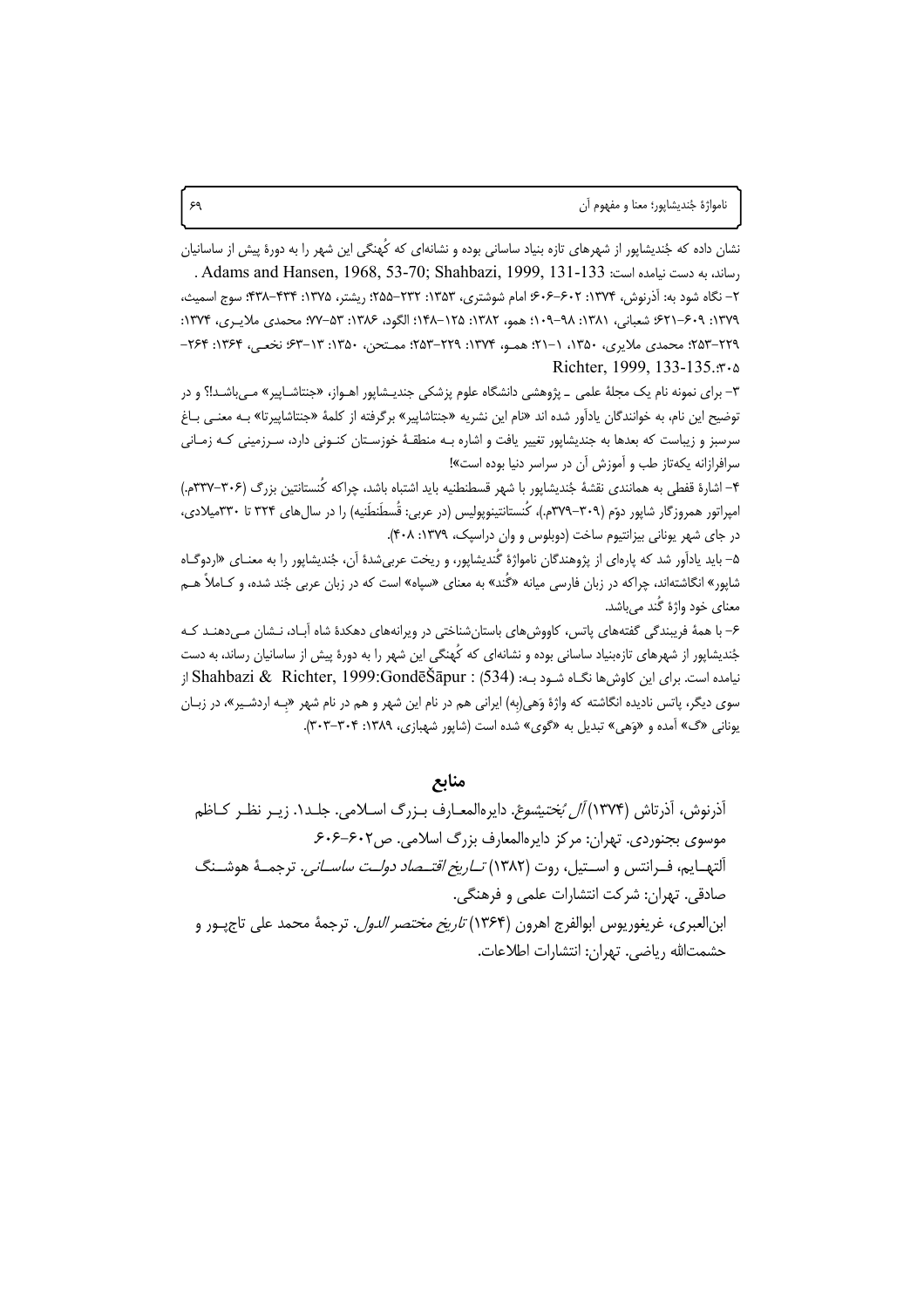ابن حوقل، ابوالقاسم محمد (۱۳۶۶) *سفرنامهٔ ابن حوقل* (ایران در صورهالارض). ترجمهٔ جعفر شـعار. تھران: مؤسسهٔ انتشاراتی امیر کبیر. ابن خرداذبه، عبیدالله بن عبدالله بن احمد (١٣٧١) *مسالک و ممالک.* ترجمهٔ سعید خاکرند. تهـران: ميراث ملل. ابن رُسته، احمد بن عمر (١٣۶۵) *الاعلاق النفيسه*. ترجمهٔ و تعليق حسين قرهجانلو. تهران: مؤسسهٔ انتشاراتى اميركبير. ابن فقيه همداني، ابوبكر احمد بن عمر بن اسحق (١٣٣٩) ترجمةً مُختصر البُلدان (بخش مربوط به ايران). ترجمهٔ ح. مسعود. تهران: انتشارات بنياد فرهنگ ايران. ابوالفداء، عماد الدين اسماعيل (١٣۴٩) *تقويم البُلدان*. ترجمة عبدالحميـد آيتـي. تهـران: انتـشارات بنیاد فرهنگ ایران. اصطخرى، ابواسحق ابراهيم (١٣٧٣) *ممالک و مسالک.* ترجمهٔ محمد بن اسعد عبدالله تَسترى. به كوشش ايرج افشار. تهران: انتشارات بنياد موقوفات دكتر محمود افشار يزدي. اصفهانی، حمزه بن حسن (۱۳۴۶) *تاریخ پیامبران و شاهان*. ترجمهٔ جعفر شعار. تهـران: انتـشارات بنیاد فرهنگ ایران. اقتداری، احمد (۱۳۷۵) *آثار و بناهای تاریخی خوزستان*. جلد۱. تهران: انتشارات مؤسـسهٔ فرهنگـی نشر اشاره. امام شوشتری، سید محمد علی (۱۳۵۳) *دانشگاه شـاپورگرد*. دوازده مقالـهٔ تـاریخی. بــه کوشــش یحیے شهیدی. تهران: چایخانهٔ ارتش شاهنشاهی. ص۲۳۲–۲۵۵. اولیری، دلیسی اونز (۱۳۴۲*) انتقال علوم یونانی به عالم اسلام.* ترجمهٔ احمد آرام. تهران: انتشارات دانشگاه تهران. بارتولد، ولاديمير (١٣۵٨) *جغرافياي تاريخي ايران.* ترجمهٔ حمزه سرداور. تهران: انتشارات توس. براون، ادوارد (۱۳۳۷) *طب اسلامی.* ترجمهٔ مسعود رجبنیا. تهران: بنگاه ترجمه و نشر کتاب. بلعمي، ابوعلي محمد (١٣٨۵) *تاريخ بلعمي.* به تصحيح محمدتقي بهار (ملكالشعراء). بـه كوشـش محمد پروین گنابادی. تهران: انتشارات زوّار. یاتس، دنیل تی (۱۳۸۵) *باستان شناسی ایلام*. ترجمهٔ زهرا باستی. تهران: سازمان مطالعه و تــدوین كتب علوم انساني دانشگاهها (سمت).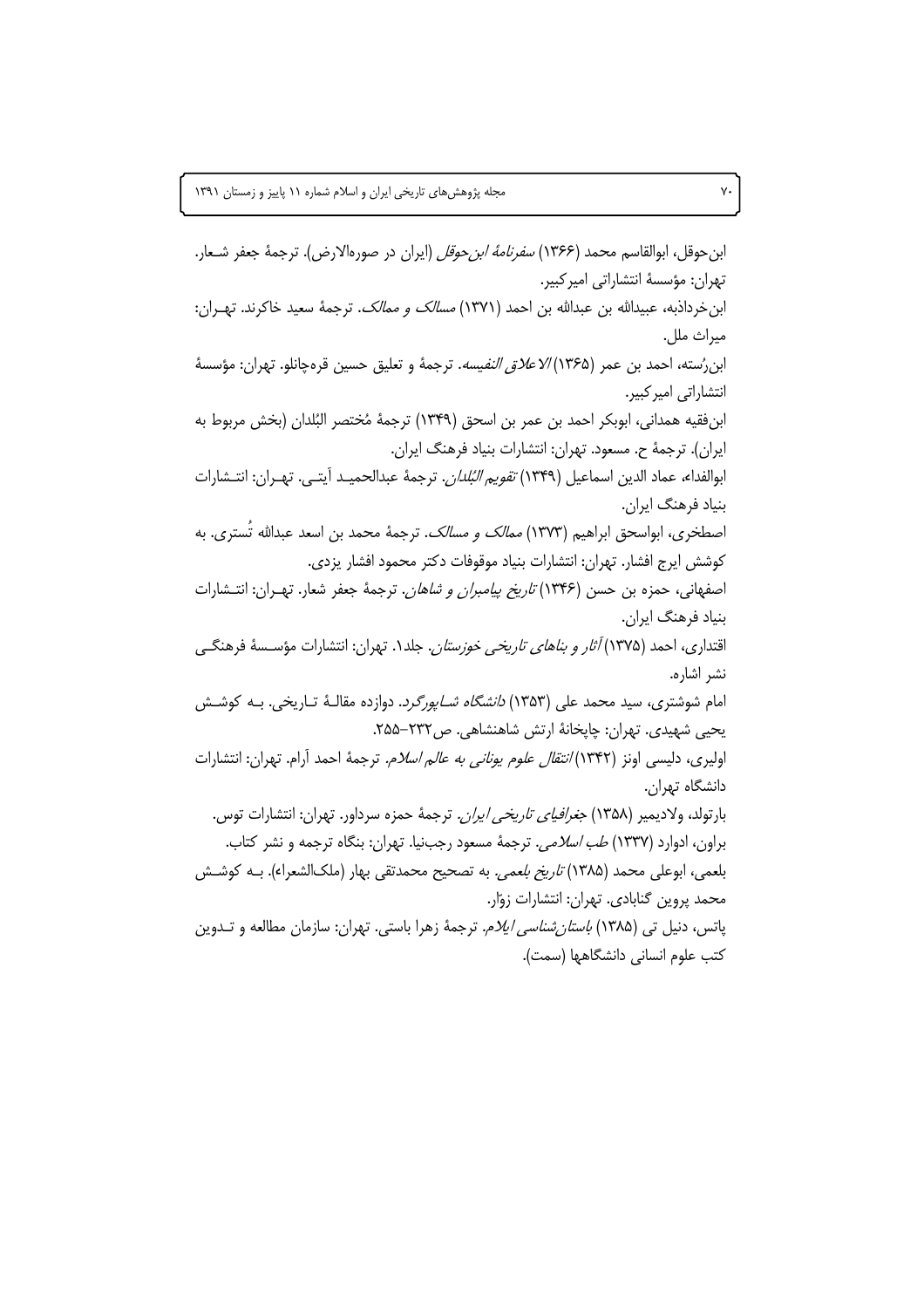پیگولوسـکایا، ن (۱۳۷۷) *شـهرهای ایـران در روزگــار پارتیــان و ساســانیان.* ترجمــهٔ عنایــتالله رضا. تهران: انتشارات علمي و فرهنگي. حدود العالم (١٣٧٢) ترجمهٔ میرحسینِشاه. به تصحیح مریم میراحمدی و غلامرضا ورهرام. تهران: دانشگاه الزهرا**ء**. حموي الرومي البغدادي، شهابالدين ياقوت بن عبـدالله (١٣٧۵) *مُعجــم البُلــدان.* المجلــد الثــاني. بيروت: دار بيروت للطباعه و النشر. خـدائی، محمــدزمان (۱۳۸۸) *نگــاهی نــو بــه شـــهری کـهــز .* پــژوهش هــای تــاریخی. مجلــهٔ دانشكدهٔ ادبیات و علـوم انـسانی دانـشگاه اصـفهان. سـال چهـل و پـنجم. دورهٔ جدیـد. شـمارهٔ چهارم. ص۵۵–۶۴. دريــايي، تــورج (١٣٨٣) *شاهنــشاهي ساســاني.* ترجمــهٔ مرتــضي ثاقــبـفــر. تهــران: انتــشارات ققنوس. (۱۳۸۹) *شهرستانهای ایرانسهر*. ترجمهٔ شـهرام جلیلیــان. تهــران: انتــشارات توس . دوبلــویس، لوکــاس و وان دراســیک، روبــارتوس (۱۳۷۹) *دیباچــهای بــر جهــان باســتان.* ترجمــهٔ مرتضى ثاقبفر. تهران: انتشارات ققنوس. دينوري، ابوحنيفه احمد بن داود (١٣٧١) *اخبار الطوال*. ترجمهٔ محمود مهدوى دامغاني. تهران: نشر نې. دیولافوا، ژان (۱۳۸۵*) ایران، کلده و شوش.* ترجمهٔ علی محمد فرهوشی. تهران: انتشارات دانشگاه تهران. راولينسون، هنري (۱۳۵۵) *سفرنامهٔ هنري راولينـسون بـه لرسـتان.* ترجمـهٔ اسـكندر امـان|لهـي. خر مأباد: انتشارات ادب. رجبي، صفر (۱۳۶۹) *نگاهي به خرابههاي گُنديشاپور*. تحقيقات جغرافيايي. شمارهٔ پنجم. ص۱۹۱- $.195$ ریشتر، برنبورگ (۱۳۷۵) *بُختیشوعْ.* دانشنامهٔ جهان اسلام. جلد۲. زیر نظر غلامعلـی حـداد عـادل. تهران: بنياد دايرهالمعارف اسلامي. ص۴۳۴-۴۳۸. سوج اسمیث، امیلی (۱۳۷۹) *پزشکی:۴۰. پزشکی در دورهٔ اسلامی.* دانشنامهٔ جهان اسـلام. جلـد ۵. زیر نظر غلامعلی حداد عادل. تهران: بنیاد دایرهالمعارف اسلامی. ص۶۰۹–۶۲۱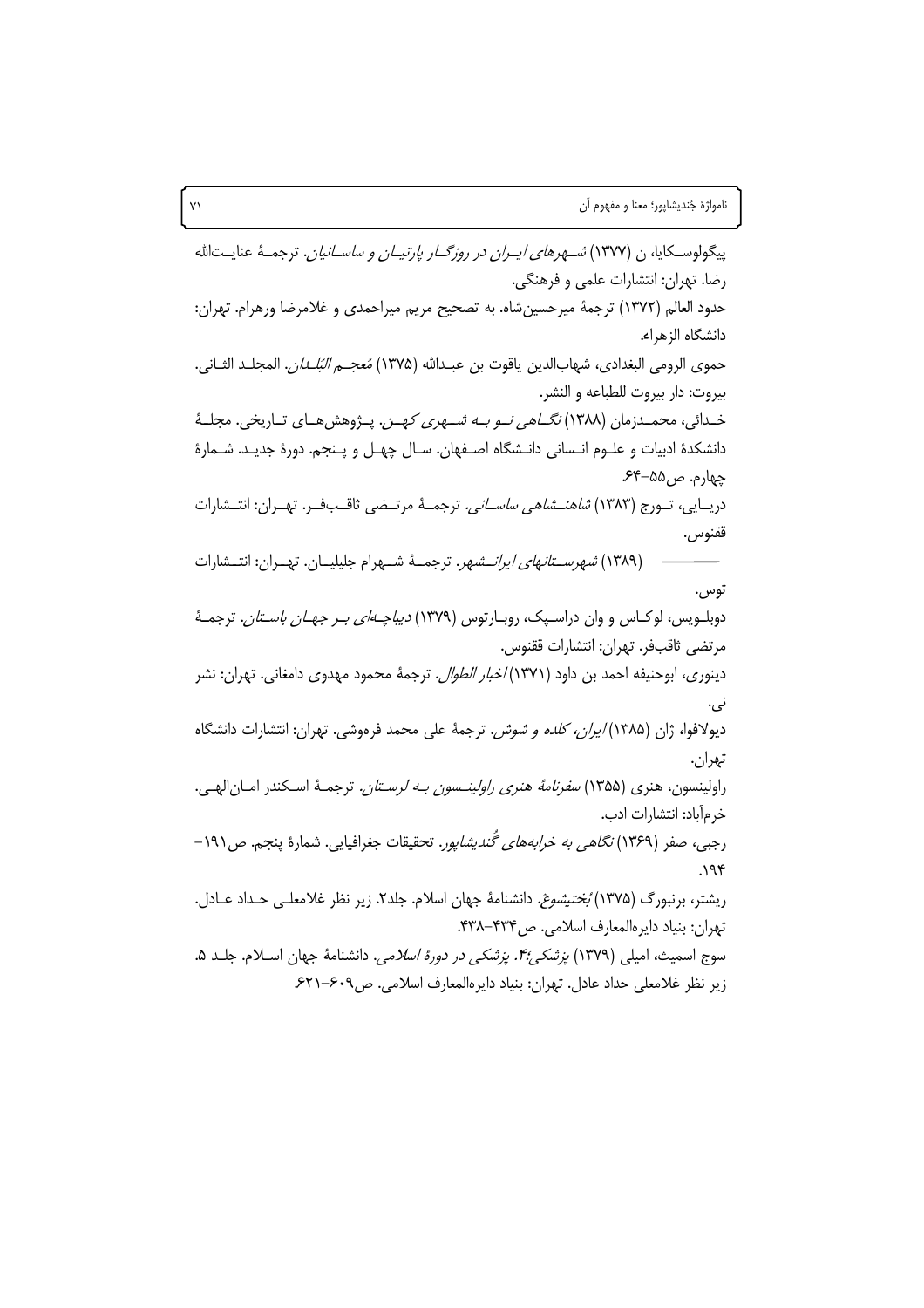شـایور شـهبازی، علیرضـا (۱۳۸۹) *تـاریخ ساسـانیان*: ترجمـهٔ بخـش ساسـانیان از کتـاب تـاریخ طبري و مقايسهٔ آن با تاريخ بلعمي. تهران: مركز نشر دانشگاهي. شعباني، رضا (١٣٨١) جُن*دي شاپور و سهم أن در انتقال علوم به جهــان اســلام* (١). نامــهٔ انجمــن. سال دوّم. شمارهٔ چهارم. ص۹۸–۱۰۹. سال سوم. شمارة اول. ص١٢۵-١۴٨. شییمان، کلاوس (۱۳۸۴) *مبانی تـاریخ ساسـانیان.* ترجمـهٔ کیکـاوس جهانـداری. تهـران: نــشر و پژوهش فرزان روز. صفا، ذبيح الله (١٣٧١) *تاريخ علوم عقلي در تمدن اسلامي تا اواسط قـرن پـنجم.* جلـد١. تهـران: انتشارات دانشگاه تهران. طبري، محمد بن جرير (١٣۵٢) *تاريخ طبري* (تاريخ الُرسُل و المُلــوِک). جلــدY. ترجمــهٔ ابوالقاســم ياينده. تهران: انتشارات بنياد فرهنگ ايران. عیسی بک، احمد (۱۳۸۴) *تاریخ بیمارستان ها در اسـلام*. ترجمـهٔ نـورالله کـسائی. تهـران: شـرکت انتشارات علمی و فرهنگی. فرای، ریچارد نلسون (۱۳۸۳) *تاریخ باستانی ایران*. ترجمهٔ مسعود رجبنیا. تهران: شرکت انتشارات علمي و فرهنگي. فردوسي، ابوالقاسم (١٣٧۴) *شاهنامهٔ فردوسي*. جلد ٧. به تصحيـصح ژول مـول. تهـران: شـركت انتشارات علمی و فرهنگی. قفطي، جمالالدين على بن يوسف (١٣٧١) *تاريخ الحكماء قفطي* (ترجمهٔ فارسي از قــرن يــازدهم هجری). به کوشش بهین دارائی. تهران: انتشارات دانشگاه تهران. کریستنسن، آرتور امانوئل (۱۳۷۴)/*یران در زمان ساسانیان.* ترجمهٔ رشید یاسمی. تهران: انتشارات دنياى كتاب. الگود، سيريل (١٣٨۶) *تاريخ پزشكي ايران و سرزمين هاي خلافت شـرقي.* ترجمـهٔ بـاهر فرقـاني. تھران: مؤسسهٔ انتشاراتی امیر کبیر. گـویری، سـوزان (۱۳۸۰) *دربـارهٔ تاریخچـهٔ بنـای جُندیـشاپور*. مجلـهٔ دانـش و مـردم. شـمارهٔ ينجم. ص٢-۵.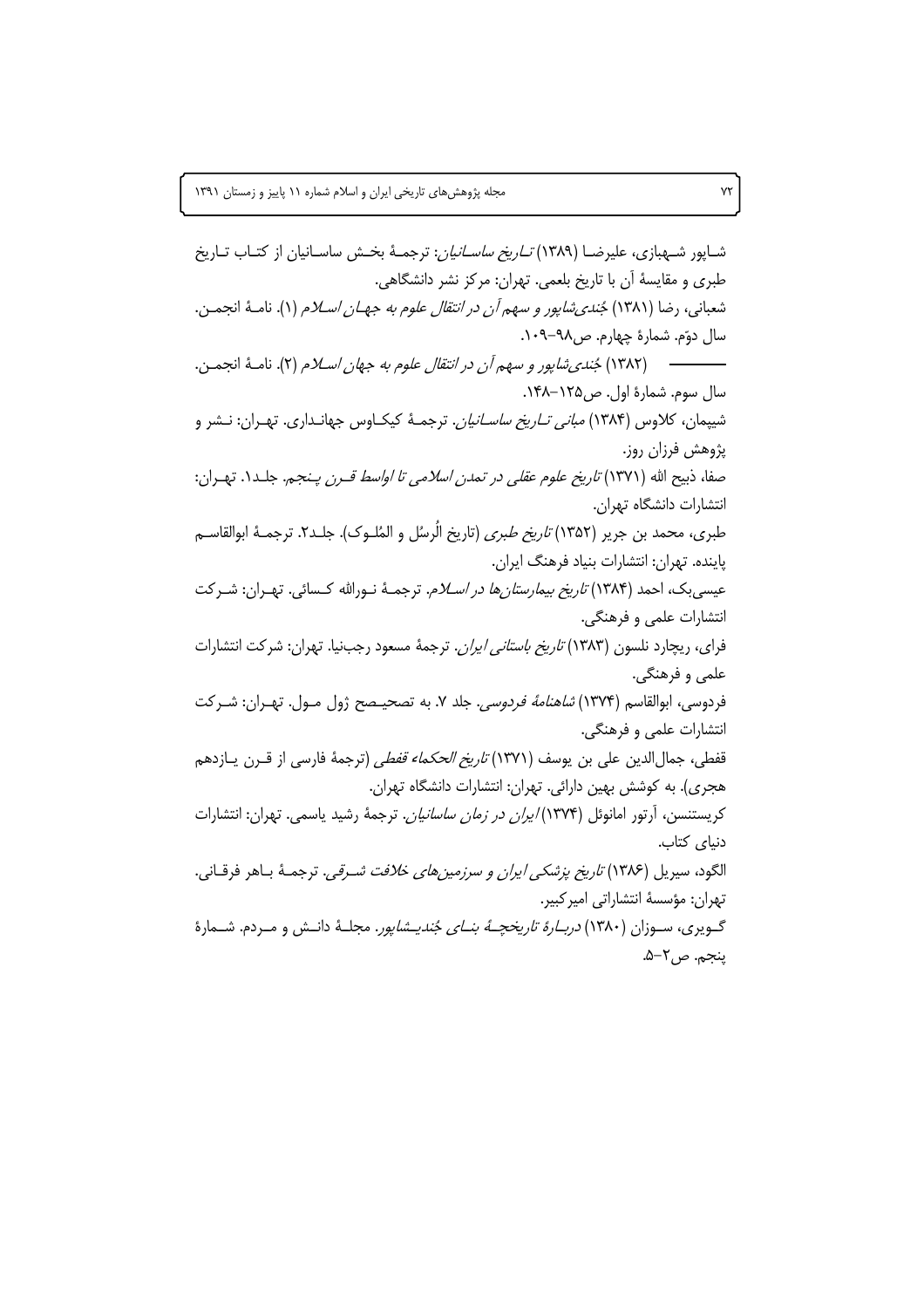گیرشمن، رومن (۱۳۷۹) *بیشاپور*. جلد ۲. ترجمهٔ اصغر کریمی. تهـران: سـازمان میـراث فرهنگــی كشور. لسترنج، گای (۱۳۷۷) *جغرافیای تاریخی سرزمینهای خلافت شرقی.* ترجمـهٔ محمـود عرفـان. تهران: بنگاه ترجمه و نشر کتاب. مبار کوات، پیوزف (۱۳۷۳*) ایرانسشهر بیر مبنیای جغرافییای موسیی خیورنی.* ترجمیهٔ میریم ميراحمدي. تهران: انتشارات اطلاعات. مُج*مل التـواريخ و القـصص* (١٣١٨) بـه تـصحيح ملـكالـشعراء بهـار. تهـران: چايخانـهٔ كُلالـهٔ خاور. محمدی ملایری، محمد (۱۳۵۰) *دانشگاه جُندیـشاپور در قرنهـای نخـستین اسـلامی*. مقـالات و بررسيها. نشريةً گروه تحقيقاتي دانشكدة الهيات و معارف اسلامي. دفتر ينجم و ششم. ص١-٢١. (۱۳۷۴) فرهنگ ایرانی پیش از اسلام و آثـار آن در تمـدن اسـلامی و *ادبیات عربی.* تهران: انتشارات توس. مستوفی، حمدالله (۱۳۶۲) *نزهه القلوب*. به اهتمام و تصحیح گای لسترنج. تهران: انتشارات دنیـای كتاب. مسعودي، ابوالحسن علي بن حسين (١٣٨٢) *مُـروج الـذهب و معـادن الجـوهر*. جلـد ٢. ترجمـهٔ ابوالقاسم پاینده. تهران: شركت انتشارات علمی و فرهنگی. مقدسي، ابوعبدالله محمد بن احمد (١٣۶١)/حس*ن التقاسيم في معرفت الاقــالي*م. ترجمــهٔ علينقــي منزوي. تهران: شركت مؤلفان و مترجمان. ممتحن، حسینعلی (۱۳۵۰) *سرگذشت جُندیشایور*. اهواز: انتشارات دانشگاه جُندیشایور. نجم آبادی، محمود (۱۳۵۷) *تاریخ طب در ایران پس از اسلام* (از ظهـور اسـلام تـا دوران مغـول). تهران: انتشارات دانشگاه تهران. نخعي، حسين (١٣۶۴) *گُندي شايور، دانشگاه ساساني.* ناموارهٔ دکتر محمود افـشار. جلـد١. تهـران: مجموعة انتشارات ادبی و تاریخی موقوفات دکتر محمود افشار یزدی. ص۲۶۴–۳۰۵. نصر، سيد حسين (١٣۵٩) *علم و تمـدن در اسـلام*. ترجمـهٔ احمـد آرام. تهـران: شـركت سـهامي انتشارات خوارزمے.. نولدکه، تئودور (۱۳۷۸) *تاریخ ایرانیان و عربها در زمان ساسانیان.* تهران: پژوهشگاه علوم انسانی و مطالعات فرهنگي.